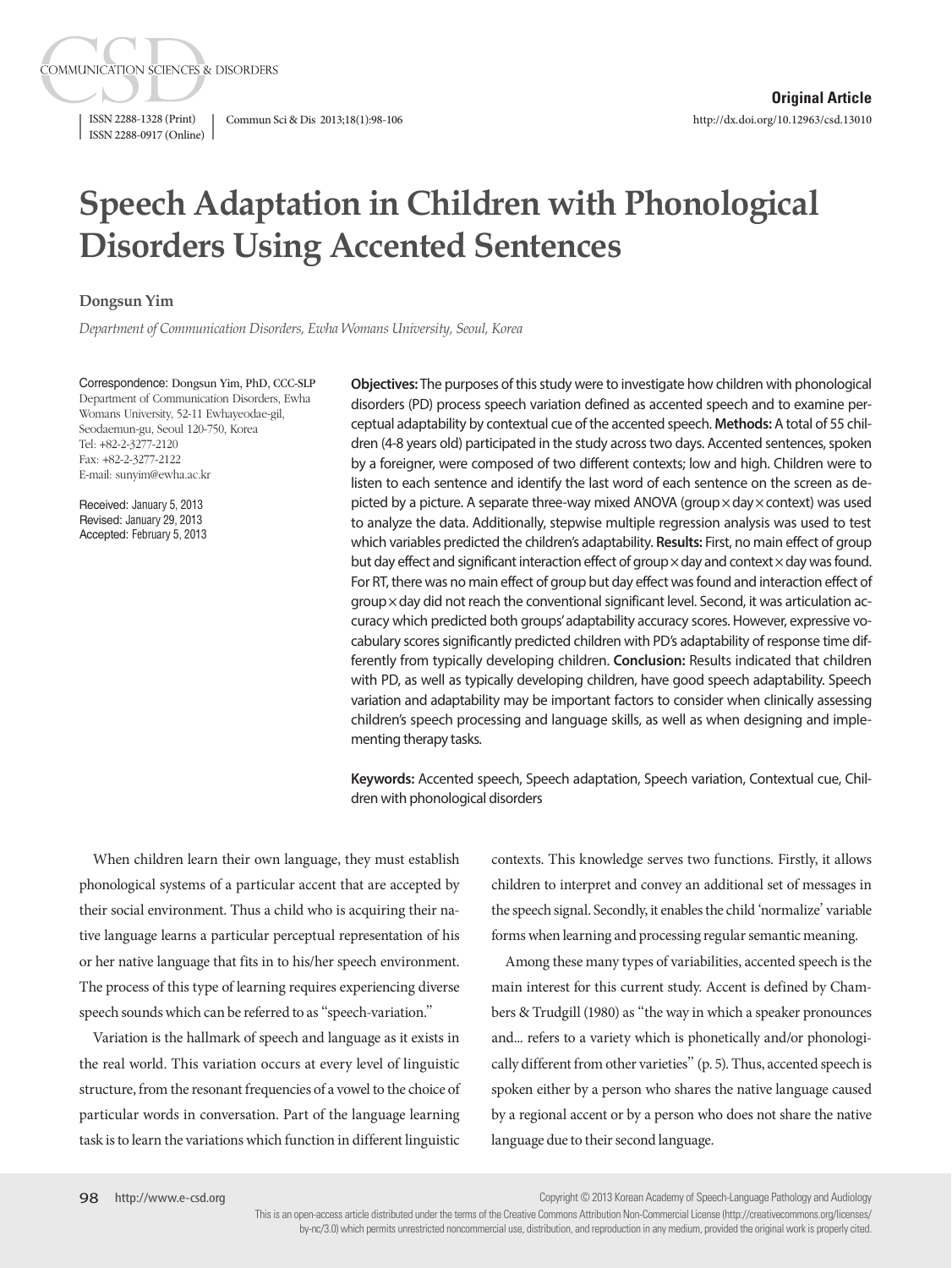MMUNICATION SCIENCES & DISORDERS

Studies have revealed that accent variation can disrupt access to lexical representations. Nathan, Wells, & Donlan (1998) tested children, aged 4 and 7 years, on their ability to repeat and define words spoken in their own accent (London) and in an unfamiliar accent (Glaswegian). Overall, when words were spoken in an unfamiliar accent, the performance was poor, with older children performing better than younger children. Additionally, older children showed different qualitative patterns from younger children. For the definition task, the error patterns in younger children were due to lexical access failure; yet, for older children the errors were due to phonetic confusion. For the repetition task, younger children repeated the unfamiliar accent rather than making correct phonological repetition in their own accent. This suggested that younger children were more influenced by phonetic forms of the variant input.

In order to address this accented speech processing in children with phonological disorders (PD), Nathan and Wells (2001) used the auditory lexical decision task in which children had to decide whether they heard the word that correctly corresponded to the picture. The performance when the task was done in their own native accent (London) and when it was done in an unfamiliar accent (Glaswegian) were compared. Results showed that children with PD performed poorly on unfamiliar accent condition which suggests they have difficulty processing speech that is variant. Limitations of these previous studies were that they were only at a word level processing (such as repeating and defining the word appropriately), and the unfamiliar accent was spoken by a speaker who shares the same mother tongue. Thus, this study examines whether these findings will extend to a sentence level and to accented speech that are spoken by a non-native speaker who does not share the mother tongue.

Speech from a non-native speaker has its own characteristics. First, there are more and more diverse speakers with accents who do not speak the same native language. Thus, children who learn language and speech sounds these days encounter people with accents. Second, the speech variation in this situation is that a talker and a listener do not share a mother tongue. As mentioned above, speech learning involves a process of tuning to the sound structure of speech sounds that we are exposed to during infancy. Thus, when children are required to process speech that is spoken by a speaker who does not share a mother tongue is the research interest for this current study.

Overall, it is evident that when typically developing children are exposed to speech that is more variable due to the number of talkers, familiarity of voice, and the clearness of the speech sounds, their ability to process speech is negatively influenced. This effect can be detrimental for children who have fragile representation of sound systems such as children with PD (Munson, Baylis, Krause, & Yim, 2010). Researchers have suggested that this is the reason why children with PD have a difficult time generalizing sounds they have mastered during therapy sessions across diverse settings and with various talkers (Yim, 2010).

Yim (2010) compared accented speech vs. native speech on the sentence level in children with and without PD. The aim of the study was to find out whether children perform lower on accented speech over native speech, and whether there is a significant difference between the groups. The results showed that both groups performed more poorly on accented speech than non-accented speech and that typical children were qualitatively better (faster) when performing accented speech. Based on these findings, it was of our interest whether children can adapt to accented speech when they are exposed to these sentences. Individuals possess highly flexible perceptual learning ability. Studies (Dupoux & Green, 1997; McGarr, 1983; Pallier, Sebastian-Galles, Dupoux, Christophe, & Mehler, 1998) have shown that if the listeners spend enough time listening to speech sounds that are different from their norm, they are able to tune into that sound system and will be able reach a relatively high perceptual accuracy. Recent studies have documented on perceptual learning of native accented speech (Eisner & Mc-Queen, 2005, 2006; Kraljic & Samuel, 2005, 2006; Maye, Aslin, & Tanenhaus, 2003; Norris, McQueen, & Cutler, 2003) and foreign accented speech (Bradlow & Bent, 2008). These studies resulted in the conclusion that listeners need only a small amount of time window to be adapted to non-native speech (Clarke and Garrett, 2004). The adaptation skill is the key factor for intervening children with speech or language difficulties. While adults' ability to adapt to accent variation has been paid much attention (Labov, 1989; Schmid & Yeni-Komshian, 1999), there has been little research on understanding children's ability to process unfamiliar accents or how they process accent variation. Thus, it is important to test whether children with PD also have as good adaptability as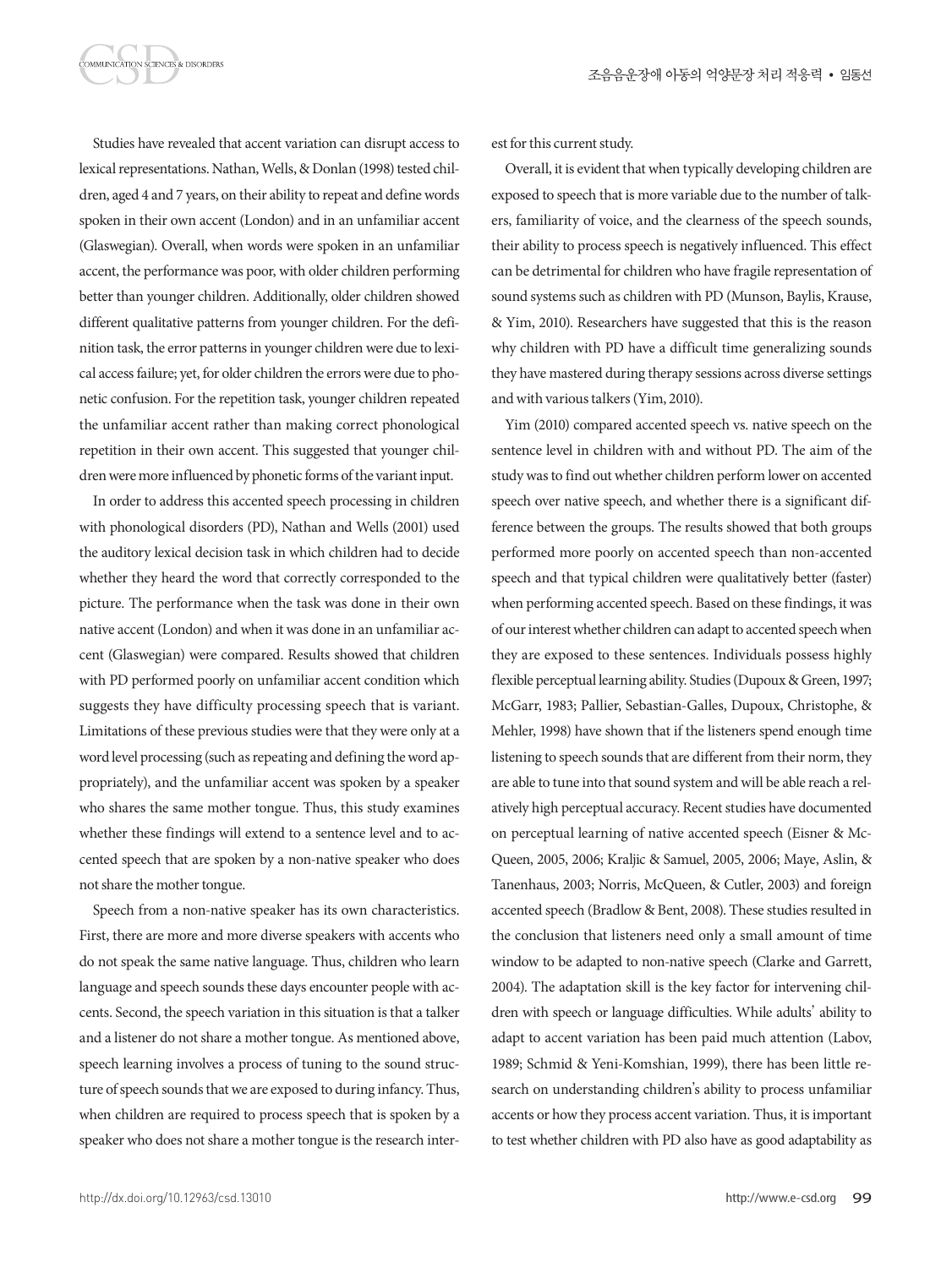

typically developing children on processing speech that is variant.

This study explores the hypothesis that children identified as having phonological processing problems may have particular difficulty in processing a different accent as found in previous studies (Nathan & Wells, 2001; Yim, 2010). Additionally, this study investigates how children process non-native speech and how well they adapt to the non-native speech. More specifically, this study investigated how children adapt to the accented speech and how well they take advantage of contextual cues at the sentence level. Lastly, this study explored which variables may influence adaptability in children.

Followings are the three research questions:

- 1) How do children with PD perform on accented speech differed by contextual cue (high context vs. low context)?
- 2) How well do children with and without PD adapt to accent speech?
- 3) Which variables among speech and language skills influence the adaptability of accented speech processing?

For this purpose of the study, this study investigated children with PD compared to typically developing children over two sessions on processing accented speech. Additionally, different from the previous studies (Nathan & Wells, 2001), this study used the sentence level processing with context condition included. Children in a real life situation can also be exposed to high context cued sentence. However, in many cases, children are confronted to low context cued sentences and this is the main way to evaluate the children's accented speech processing ability. Thus, in this study, sentences were divided into low and high context conditions.

## **METHODS**

#### **Participants**

A total of 55 children, who were the same cohort of groups par-

ticipated in Yim (2010)'s study, participated in the study. There were 20 children with PD and 35 children who were typically developing. All children were native English speakers who were between the ages of 4-8 years. Children with PD were recruited from public schools and private clinics in the Evanston, Chicago. Typically developing children were recruited from local day-care centers, and by word of mouth. No participant had a broader developmental delay, permanent hearing loss, craniofacial anomaly, or psychosocial impairment (e.g., autism), as gauged by a parent report. None of the children with PD had any other diagnosed language impairment, nor were they receiving clinical services for any communication impairments other than their speech-production difficulties.

All participants passed the hearing screening (pure tone presented at 25 dB at 1, 2, and 4 kHz bilaterally) and showed a nonverbal intelligence test score within the normal range (Leiter International Performance Scale-Revised; Roid, Miller, & Billinger, 2002). Both groups were within the normal range on receptive (Peabody Picture Vocabulary Test [PPVT]-III; Dunn & Dunn, 2007 and expressive vocabulary (Expressive Vocabulary Test, EVT; Williams, 1997). However, children with PD were significantly lower than normally developing children on EVT ( $p$ <.05). The Goldman-Fristoe 2 test of articulation (GFTA-2; Goldman & Fristoe, 2000) was used to evaluate the speech-production accuracy. Children with PD performed significantly poorly than typically developing children (*p*<.05). Demographic information of these participants is in Table 1.

## **Stimuli**

As a brief overview, the auditory stimuli consist of high- and low-context sentences, in which a target word occurs sentence-finally, produced by two speakers with noticeable foreign accents. The visual stimuli consist of images corresponding to the target

**Table 1.** Characteristics of both groups on age, nonverbal IQ and standardized test scores

|               | Age (mo)    | Nonverbal IQ | <b>PPVT</b> | $EVT*$       | GFTA*        |
|---------------|-------------|--------------|-------------|--------------|--------------|
| $CA (n = 35)$ | 75.6 (22.2) | 108.8 (16.0) | 115.6(16.1) | 116.0 (13.5) | 104.2 (12.9) |
| $PD (n = 20)$ | 70.8 (20.7) | 116.3 (19.3) | 109.1(11.0) | 105.6(16.2)  | 96.1(14.0)   |

Values are presented as mean (SD).

Nonverbal IQ= Leiter International Performance Scale-Revised (Roid, Miller, & Billinger, 2002); PPVT= Peabody Picture Vocabulary Test-III (Dunn & Dunn, 2007); EVT= Expressive Vocabulary Test (Williams, 1997); GFTA= GFTA-2 (Goldman & Fristoe, 2000).

 $*$ *p* < .05.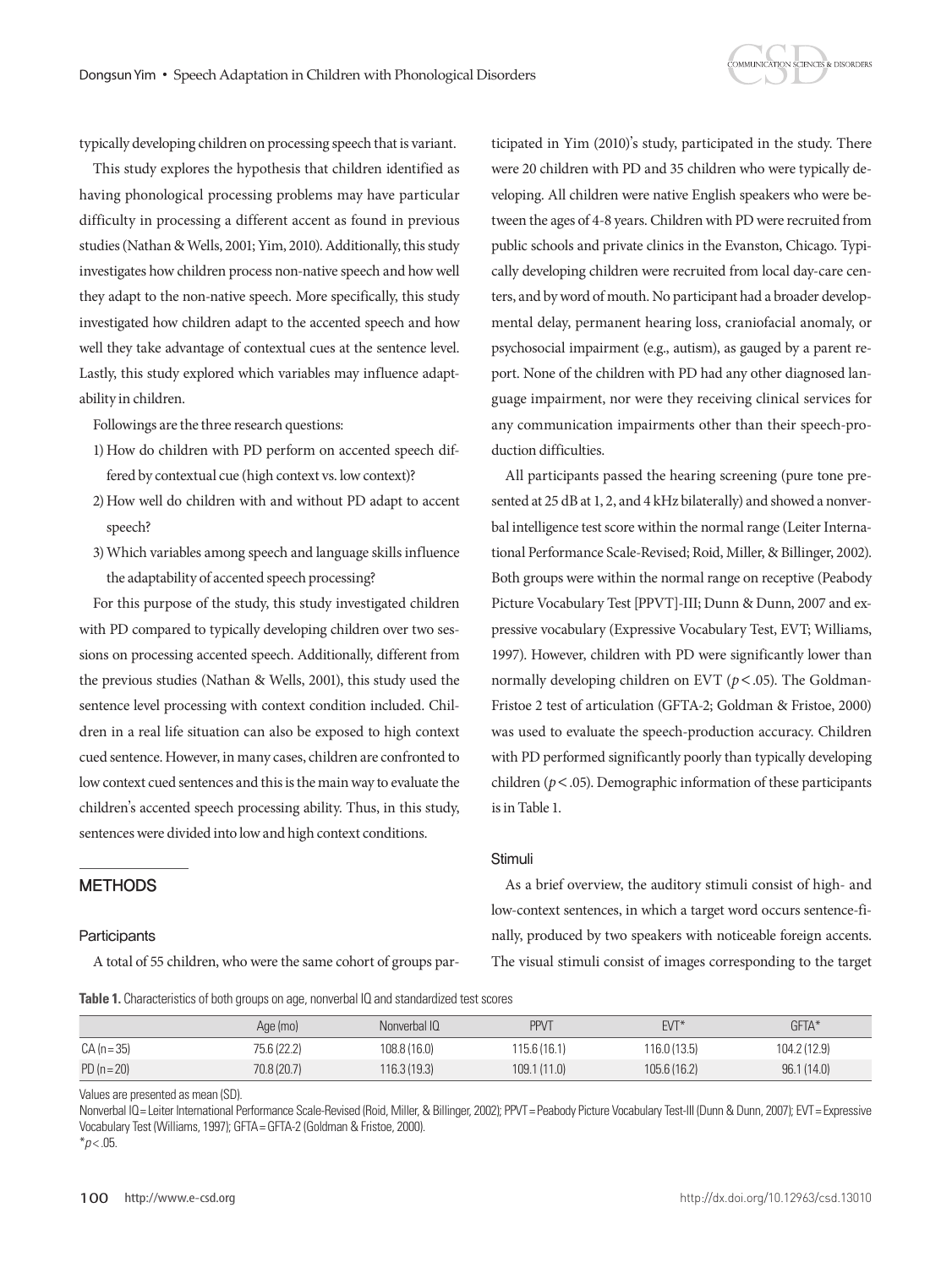word, a semantic foil, a phonological foil, and unrelated foils. The wordlist consists of 60 sets of words. Each set consists of a target word (T), a semantic foil (S), a phonological foil (P), and two unrelated foils (F1, F2). An example set is given as follows; BUS (T) / SCHOOL (S) / BUG (P) / SKUNK (F1), CROCODILE (F2).

MMUNICATION SCIENCES & DISORDERS

For each word, a black-and-white line-drawing was selected by searching the internet, based on the criterion that the word should be a likely name for the picture. For example, the image for "circle" was a circle, and the image for "kick" consisted of a boy kicking a ball, with motion lines to indicate the kicking action.

Images were then cropped to remove blank space. The experiment program automatically re-sized them to occupy equal screen space during display. Each image occupied approximately 3 cm  $\times$ 3 cm of space on the display.

For each target word in the wordlist, two sentences were generated: a high- and a low-context sentence (Fallon, Trehub, & Schneider, 2002). The target word was the last word in both sentences. The high-context sentence was intended to provide enough information so as to eliminate some of the foils even if the target were not actually produced. The low-context sentence was intended to provide as little information about the target as possible. An example sentence is given below, for the recurring example "BUS":

Low: My sister likes the BUS.

High: I don't like to drive a car when I can ride a BUS.

Each sentence was read aloud and recorded by two different female Chinese speakers. Both speakers were native speakers of Mandarin from the Beijing, and had very noticeable non-native accents in English. We selected the two different speakers to balance the talker variation effect. Initially five different speakers were allowed to record their sentences read aloud. Then, 10 English native speakers listened to these five speaker's sentences and rated on a five-point scale whether they sounded very native like, native like, somewhere in the middle, non-native like, and very non-native like. Then, the average of the scores across 10 subjects ratings were obtained. We eliminated the two which were native like, and two which were non-native like which interferes with the understanding of the sentence. Finally, we selected the middle one which was intelligible and also accented. The recordings were excised and normalized in volume to 70 dB using the free speech software Praat (University of Amsterdam, Amsterdam, Netherlands).

## Procedure

All children came twice to test their adaptability. On two separate days (within 2 days), children performed a picture identification task, in which they were first shown four pictures and then heard a sentence whose final word (the target) matched one of the pictures. They were asked to press the number matching the picture in the sentence. Children first completed a brief practice session. Then, they completed the first test block, were given a short rest, and completed the second test block.

The experiment was administered by the E-Prime (Psychological Software Tools, Pittsburgh, PA, USA). Auditory stimuli were presented over headphones (HD228, Sennheiser, Wedemark, Germany). The display screen was 30 cm  $\times$  20 cm (SyncMaster 2243-BWX; Samsung, Suwon, Korea).

During a trial, children first saw four pictures (3 cm  $\times$  3 cm) in a horizontal row, with the numbers 1-4 printed below the pictures, with 1 corresponding to leftmost image and 4 corresponding to the righmost image. They were allowed to look at the pictures as long as they wanted. After they pressed a button, the auditory stimulus was played over the headphones. The child pressed the number on the keyboard that corresponded to the image named by the final word in the auditory stimulus.

For example, a trial might start with four images: 1) SCHOOL (S); 2) SKUNK (F); 3) BUS (T); and 4) BUG (P). After the child presses a button, they might hear, "I don't like to drive a car when I can ride a BUS." During or after the stimulus presentation, the child will press the number corresponding to the picture they believe the sentence names.

The response and response latency are recorded by the experimental software. Response latency is measured from offset of the auditory stimulus. Thus, negative response latency would indicate responding during or before presentation of the target word. Children were tested on target words as an off line task, to confirm their knowledge of all target words at the end of each session. All children were asked to perform on picture-word identification task which resulted 100% accuracy on every single target word.

There was a block design for presenting 60 sentences in order to eliminate speaker familiarity effect. If children are exposed to one speaker across two days, then it is challenging to distinguish whether the adaptability occurred due to their exposure to a particular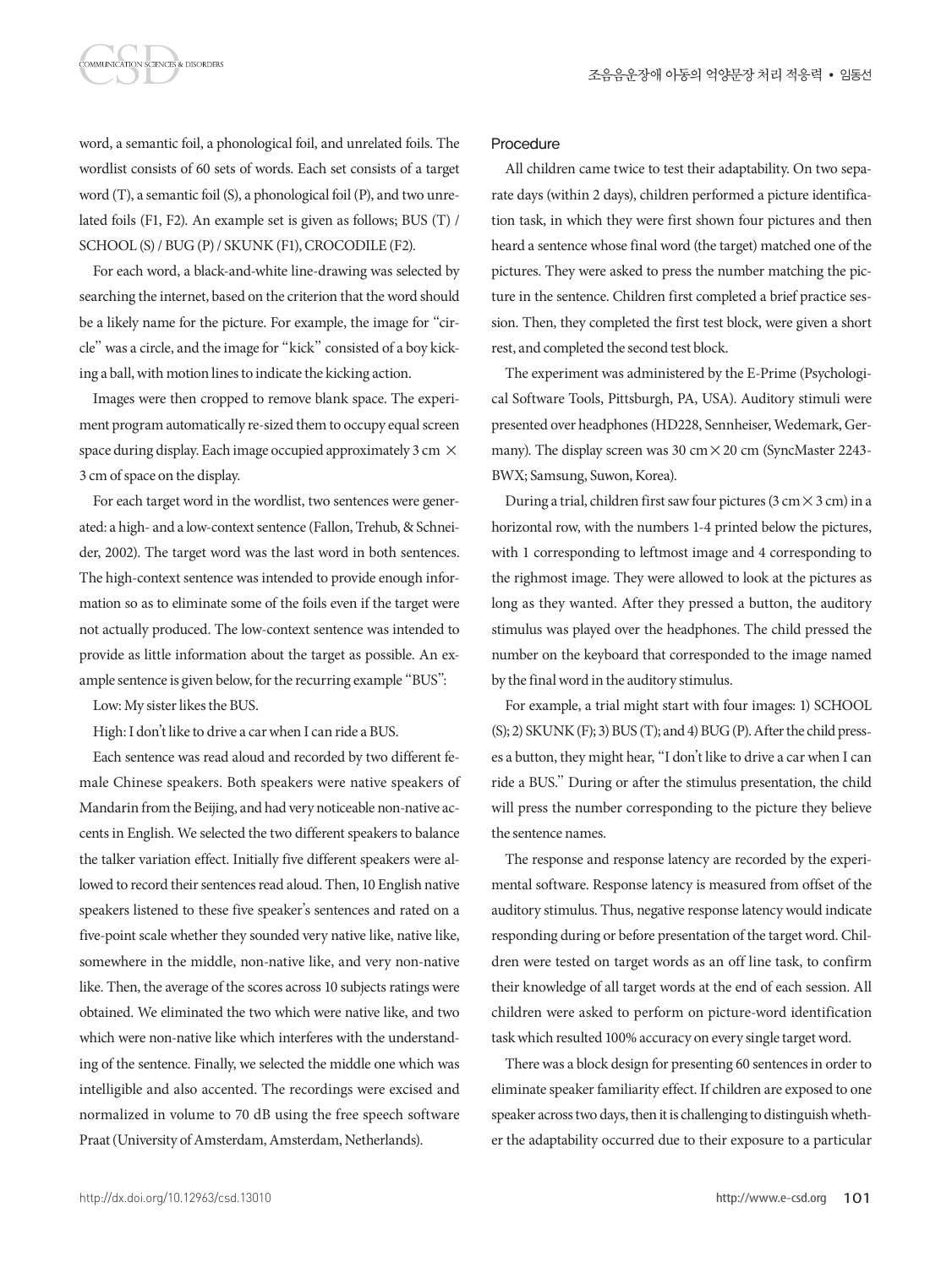

talker or solely due to an exposure to the accented speech of which the latter is the focus of the study. Thus, on the first day, children received 30 trials with high-context sentences and 30 trials with low-context sentences, all produced by the same speaker. On the second day, children again received 30 trials with high-context sentences and 30 trials with low-context sentences, produced by the other speaker. Thus, the biggest difference between the first and second day was the speaker. The actual targets were the same across days, but the context level was counterbalanced. In other words, if a child heard the target "BUS" in a low-context sentence on the first day, they heard it in a high-context sentence the next day. In order to prevent the visual stimuli from being identical across days, the unrelated foils differed across days.

Counterbalancing was achieved as follows. Targets were divided into two equal subsets, blocks 1 and 2. Two sentential versions of each block were assembled, the high-context and low-context version. Finally, each sentential version of a block yielded two spoken versions, one from each speaker. Children were also divided into two equal subsets, groups 1 and 2 (group assignment was random, subject to the constraints of keeping equal numbers and approximately equal gender balance across groups). The block design is indicated below (Table 2):

Thus, groups differed as to which speaker they heard on the first day. They also differed as to which block they heard the low/high context sentences from. This method allowed us to balance the speaker familiarity effect.

The order of target presentation was pseudo-random. The experiment was divided into two test blocks. During the first test block, children received 15 targets from the low-context stimulus block and 15 targets from the high-context stimulus block, in ran-

**Table 2.** The block design of the target sentences

|         | Day 1                      | Day 2                |
|---------|----------------------------|----------------------|
| Group 1 | Speaker 1                  | Speaker 2            |
|         | Block 1 low-context        | Block 1 high-context |
|         | Block 2 high-context       | Block 2 low-context  |
| Group 2 | Speaker 2                  | Speaker 1            |
|         | Block 1 high-context       | Block 1 low-context  |
|         | <b>Block 2 low-context</b> | Block 2 high-context |

There was no statistical difference between group 1 (mean= $87$ ,  $SD = 14.2$ ) and group 2 (mean =  $83.1$ ,  $SD = 23$ ) in typically developing children. Additionally, there was no statistical group difference in phonological disorders group (group 1: mean = 82.7, SD= 17.1; group 2: mean= 83.6, SD= 14.7).

dom order. Then they were given a short break. During the second test block, children received the remaining targets from the lowcontext and high-context blocks, in random order. In other words, children always received a mixture of low- and high-context items, and each child got these items in a different order.

The visual stimuli were presented in a horizontal row across the screen, with corresponding numbers beneath, in pseudo-random order. For each target within each block, a random order was selected for the first day (e.g., semantic foil on the far left, target on the mid-left, unrelated foil on the mid-right, and phonological foil on the far right). A different random order was selected for the second day, subject to the constraint that it could not be the same order as for the first day. In other words, the image order for a target was the same for all children within a group on each day, but differed across days.

#### Analyses

A separate three-way mixed ANOVA (group  $\times$  day  $\times$  context) was used to analyze two dependent variables, accuracy and response time (RT; ms). Accuracy was converted into percent correct score. For RT analysis, only accurate responses within  $\pm 2$  SD from the mean task RT for an individual child were included. Stepwise multiple regression analysis was used to test which variables (speech and language test scores) predict children's second day performance (adaptability). The effect sizes were also calculated for significant results.

## RESULTS

Results for accuracy and RT are reported separately. The mean percent correct in each context by day for both groups are shown in Table 3.

There was no main effect of group. However, there was a main

**Table 3.** Accuracy (%) between groups by context across day 1 & day 2

| Group         | Day 1       |            | Day 2       |             |
|---------------|-------------|------------|-------------|-------------|
|               | Low         | High       | Low         | High        |
| $CA (n = 35)$ | 82.7(19.6)  | 85.5(18.4) | 87.2 (17.8) | 84.6 (21.0) |
| $PD(n=20)$    | 74.2 (20.6) | 81.5(22.6) | 91.0(6.9)   | 86.6 (11.6) |

Values are presented as mean (SD).

CA= chronological age; PD= phonological disorders.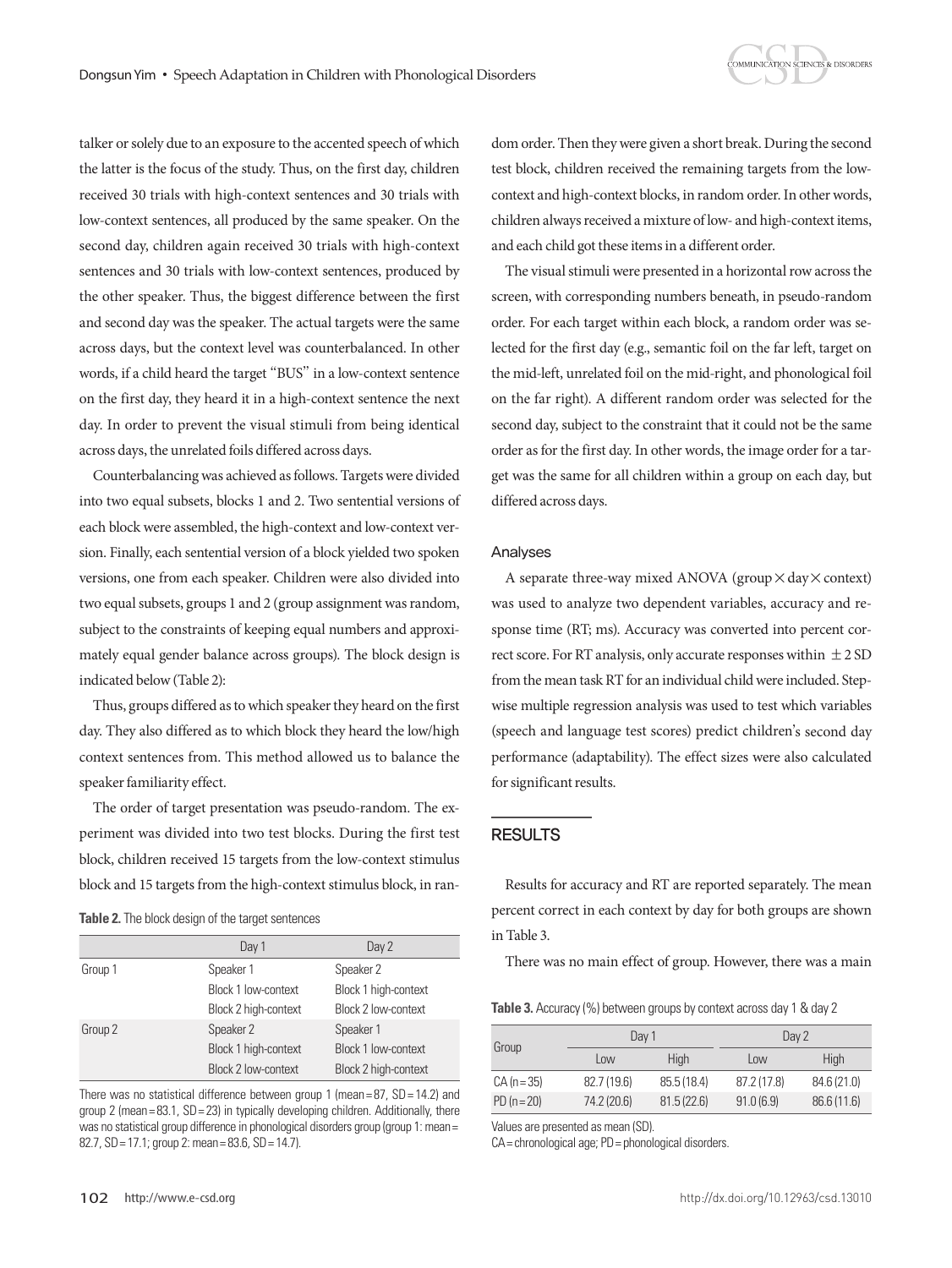effect of day  $(F_{(1, 53)} = 12.8, p < .001, \eta$ 2 = .19) in which children's performance was better on day 2 (mean =  $87.3$ ,  $SE = 2.2$ ) than on day 1 (mean = 80.8,  $SE = 2.7$ ). There was an interaction effect of group  $\times$ day  $(F_{(1, 53)} = 6.7, p < .05, \eta$ 2 = .11) and conext  $\times$  day  $(F_{(1, 53)} = 28.4,$  $p < .001$ ,  $p2 = .34$ ). For chronological age (CA) group the mean difference between day 1 (mean=84.1,  $SE = 3.2$ ) and day 2 (mean= 85.9,  $SE = 2.7$ ) was not as significant as in PD group (day 1: mean= 77.6,  $SE = 4.3$ ; day 2: mean = 88.8,  $SE = 3.5$ ). Additionally, the difference between day 1 (mean =  $83.3$ , SE =  $2.8$ ) and day 2 (mean = 85.6, SE=2.5) on high-context was not as significant as in low-context (day 1: mean=78.4, SE=2.8; day 2: mean=89.1, SE=2.0). Figures 1 and 2 illustrate how children with PD and typically developing children performed on the task.

As mentioned above, only the accurate response was entered for RT analysis and then to eliminate outliers (defined as  $\pm$  2 SD from the mean task RT) individual's mean RT was calculated. About 3% of the data was eliminated after removing the outliers for the



**Figure 1.** Graphs on accuracy of two groups on day 1 & day 2. CA= chronological age; PD= phonological disorders.





final analysis. Table 4 shows the mean and SD for RT in each context by day for both groups.

There was no main effect of group and interaction effect. However, there was condition effect of say  $(F_{(1, 53)} = 7.4, p < .05, \eta$ 2=.12). The overall RT for day 2 (mean =  $2,156$ , SE = 169) was significantly faster than day 1 (mean = 2,433,  $SE = 167$ ). Figure 3 presents the overall RT for both groups on each day.

Finally multiple stepwise regression was run to predict which variables (speech and language scores) influence the second day performance. Thus, PPVT, EVT, and GFTA scores were entered as independent variable for predicting day 2 performance on lowand high-context. First, accuracy data was analyzed for CA group and PD group. For CA group, it was GFTA which significantly predicted both the low-context ( $F_{(1, 34)} = 6.25$ ,  $p < .05$ ,  $R^2 = .15$ ) performance and high-context  $(F_{(1,34)}=8.0, p < .05, R^2=.19)$  on day 2. Additionally, for PD group, it was again GFTA which significantly predicted both the low-context  $(F_{(1, 19)} = 6.88, p < .05, R^2 = .27)$  performance and high-context  $(F_{(1, 19)} = 8.8, p < .05, R^2 = .32)$  on day 2.

The RT data showed similar findings. For CA group, it was GFTA which significantly predicted both the low-context  $(F_{(1, 34)} = 5.6$ ,  $p < .05$ ,  $R^2 = .14$ ) performance and high-context ( $F_{(1, 34)} = 4.7$ ,  $p < .05$ ,

**Table 4.** Response time (ms) between groups by context across day 1 & day 2

|               | Day 1         |               | Day 2         |               |  |
|---------------|---------------|---------------|---------------|---------------|--|
| Group         | Low           | <b>High</b>   | Low           | High          |  |
| $CA (n = 35)$ | 2,246 (1,044) | 2,049 (1,318) | 2,067 (1,133) | 2,017 (1,230) |  |
| $PD(n=20)$    | 2,589(989)    | 2,847 (1,750) | 2,299 (1,326) | 2,239 (1,255) |  |

Values are presented as mean (SD).

CA= chronological age; PD= phonological disorders.



**Figure 3.** Graph on response time by group on day 1 & day 2. CA= chronological age; PD= phonological disorders.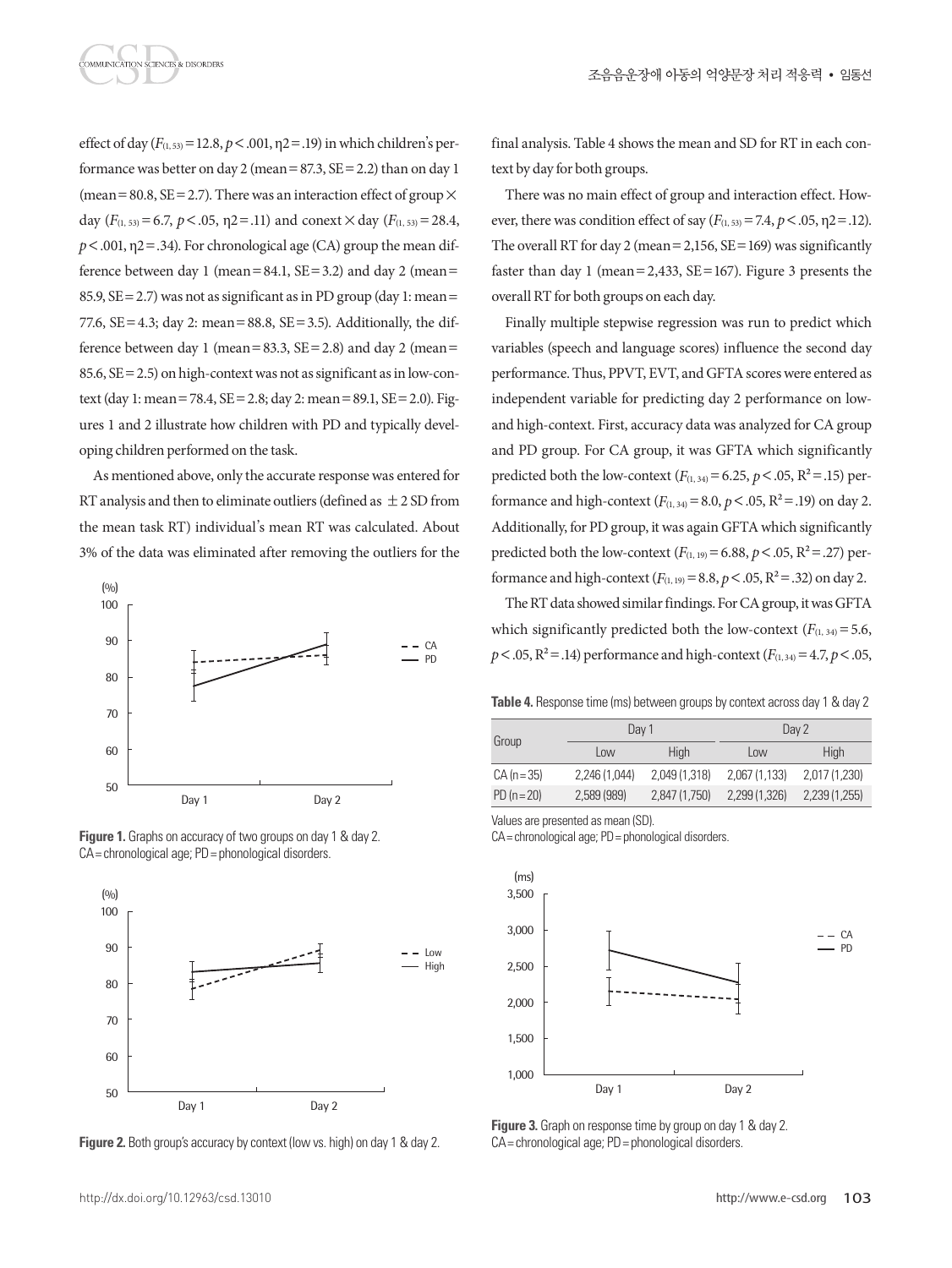

 $R<sup>2</sup>=.12$ ) on day 2. However, for PD group it was EVT which significantly predicted both the low-context  $(F_{(1, 19)} = 5.4, p < .05, R^2 =$ .23) performance and high-context  $(F_{(1, 19)} = 5.1, p < .05, R^2 = .22)$ on day 2.

## **CONCLUSION**

This study investigated how children with PD process speech sounds that are variable, characterized by accented speech spoken by non-native speakers, and adapt to the speech solely by second trial of exposure. Additionally, the study examined whether their adaptability was predicted by receptive and expressive vocabulary size or phonological skills. Both accuracy and RT data were used to report the results.

Findings showed that both children did not differ on performing accented sentences both for accuracy and RT data. These results are in line with the previous study done by Yim (2010), in which there was no group difference on both native and accented sentences. However, two important findings were found. Firstly, children with PD took more advantages of exposure to the accented speech. As shown in Figure 1. There was a significant interaction effect of day  $\times$  group in which the magnitude of improvement of children with PD performance was significantly larger than typically developing children between day 1 and day 2. There may have been no room for typically developing children to improve on the day 2 since their performance was fairly good on day 1. However, recall that there was no group difference which means that even though children with PD were slightly lower than typically developing children on day 1, it was not statistically significant. Additionally, these findings were held constant for qualitative data which were represented as RT. Figure 3 shows that overall children were significantly faster to process accented speech on Day 2. The interaction effect did not reach the conventional significance yet very close ( $p = .09$ ) as you can observe the trend on Figure 3. This lack of significance may be solved with enough power. These findings are critical that children with PD also have a good adaptability which implies that these children have room for manipulating their speech sound representation. As was found in previous studies (Dupoux & Green, 1997; McGarr, 1983; Pallier et al, 1998), children were able to tune into new sound systems even though they

were not familiar with those sounds. Additionally, our results showed that only a simple exposure of the accented speech, with no explicit training that can lead children reach to a relatively high perceptual accuracy (Bradlow & Bent, 2008; Clarke & Garrett, 2004).

Secondly, there was a significant interaction between context and day for both groups in which low-context took more advantage of second exposure to the speech variation. These findings enable us to consider that children do have high flexibility for adapting to new speech whether they have speech sound difficulties or not. The adaptation skill is the key factor for intervening with children who have speech or language difficulties. Thus, it may be important for children to receive exposures to variable speech such as speech of male voice, peer child, or regional accent which may be influential for children with PD to build stronger sound representation.

Finally, stepwise multiple regression analyses showed that it was the speech sound accuracy scores (represented by GFTA scores) which significantly predicted children's overall adaptability. Both groups showed these results for accuracy data which was very counterintuitive since the experimental tasks highlighted speech processing ability rather than language processing. However, for RT results, these findings were held constant only for typically developing children. For children with PD, it was expressive vocabulary scores (represented by EVT) which significantly predicted their adaptability of low- and high-context accented sentence processing. These findings are interesting since EVT scores were significantly poor in children with PD compared to those of typically developing children. Two speculations can be made from these results. Firstly, even though words which composed the sentence were the ones that all children knew and were very easy, children with PD with high EVT scores were better than those with lower EVT scores. This means that children with better language scores have more adaptability, which was shown by RT. Thus, if the tasks become harder, then there might be a difference between children with PD who have higher language skills and those who have lower language skills. Secondly, the results were different from typically developing children in which it was still GFTA which predicted RT scores on day 2 for these children. These findings are critical because when we examined the accuracy data only, there was no group difference. Thus, it is important to look at both quan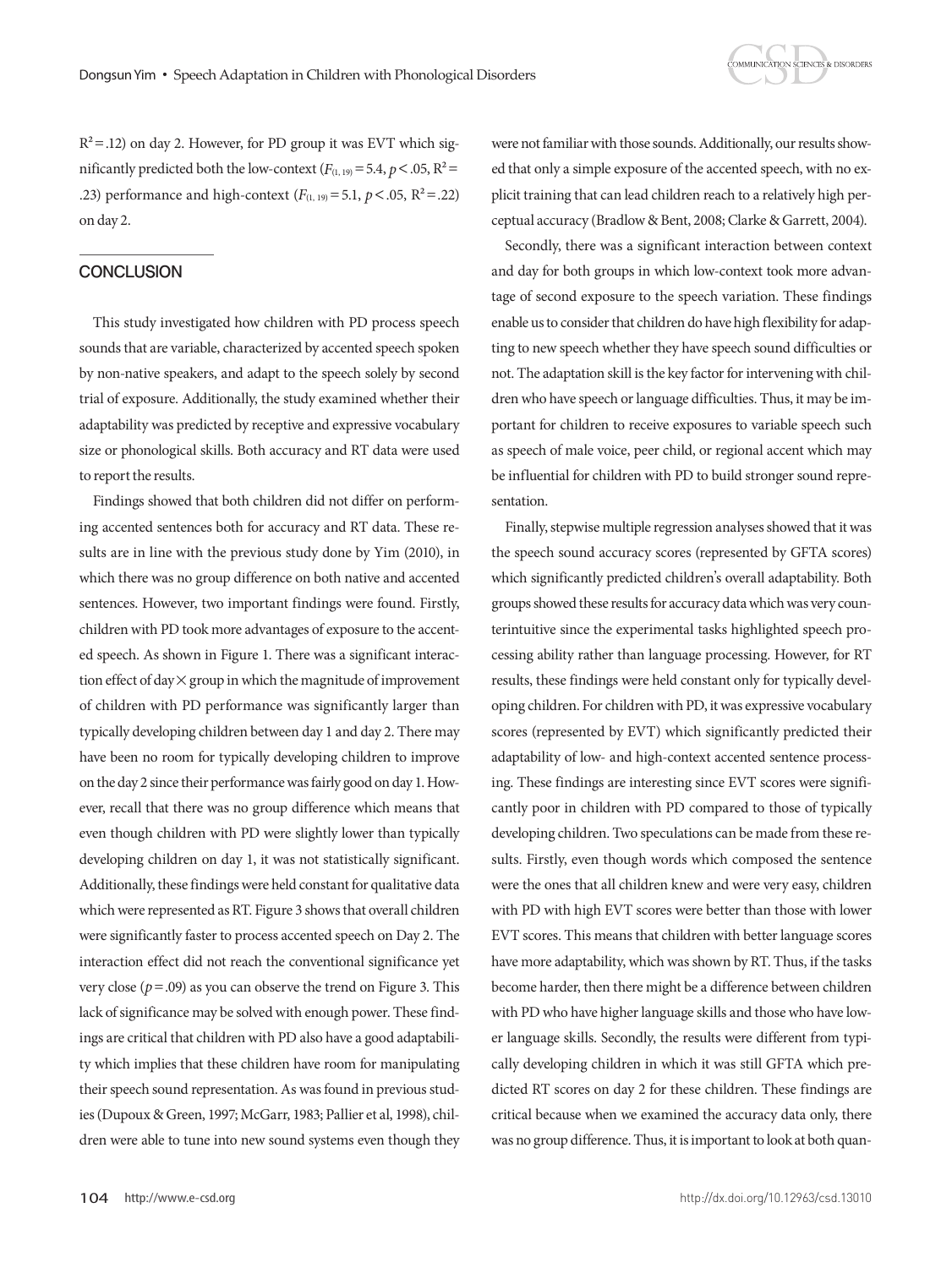titative and qualitative data. However, this different trend between groups suggests that children with PD might be inefficiently processing in order to perform as well as typically developing children. There was no group difference on day 2 RT but children with PD had significantly lower EVT scores.

This study investigated fundamental aspects of speech processing, such as the way children process variable speech input and their adaptability by context variation. The exact way how variation might be encoded or represented within the phonological system and how listeners process this variation is still unanswered. The results suggest that we should look beyond a surface description of speech disorder to examine the more subtle speech processing skills of this population, including different aspects of speech input processing, such as the ability to process different kinds of speech variation. Thus, this is an important variable to consider when assessing children's speech processing and language skills clinically, as well as when designing and implementing therapy tasks.

## **REFERENCES**

MMUNICATION SCIENCES & DISORDERS

- Bradlow, A. R., & Bent, T. (2008). Perceptual adaptation to non-native speech. *Cognition, 106*, 707-729.
- Chambers, J. K., & Trudgill, P. (1980). *Dialectology.* Cambridge, UK: Cambridge University Press.
- Clarke, C. M. & Garrett, M. F. (2004). Rapid adaptation to foreign-accented English. *Journal of the Acoustical Society of America, 116*, 3647-3658.
- Dunn, D. M., & Dunn, L. M. (2007). *Peabody Picture Vocabulary Test manual* (4th ed.). Minneapolis, MN: Pearson.
- Dupoux, E. & Green, K. P. (1997). Perceptual adjustment to highly compressed speech: effects of talker and rate changes. *Journal of Experimental Psychology: Human Perception and Performance, 23*, 914-927.
- Eisner, F., & McQueen, J. M. (2005). The specificity of perceptual learning in speech processing. *Perception and Psychophysics, 67*, 224-238.
- Eisner, F., & McQueen, J. M. (2006). Perceptual learning in speech: stability over time. *Journal of the Acoustical Society of America, 119*, 1950-1953.
- Flege, J. E. (1995). Two procedures for training a novel second language phonetic contrast. *Applied Psycholinguistics, 16*, 425-442.
- Fallon, M., Trehub, S. E., & Schneider, B. A. (2002). Children's use of semantic cues in degraded listening environments. *Journal of the Acoustical Society*

*of America, 111*, 2242-2249.

- Goldman, R., & Fristoe, M. (2000). *The Goldman-Fristoe 2 test of articulation.* Circle Pines, MN: American Guidance Service.
- Kraljic, T., & Samuel, A. G. (2005). Perceptual learning for speech: is there a return to normal? *Cognitive Psychology, 51*, 141-178.
- Kraljic, T., & Samuel, A. G. (2006). Generalization in perceptual learning for speech. *Psychonomic Bulletin & Review, 13*, 262-268.
- Labov, W. (1989). The limitations of context: evidence from misunderstandings in Chicago. In C. Wiltshire, R. Graczyk & B. Music (Eds.), *CLS 25: papers from the 25th Annual Regional Meeting of the Chicago Linguistic Society* (pp.171-200). Chicago, IL: Chicago Linguistic Society.
- Maye, J., Aslin, R., & Tanenhaus, M. (2003). In search of the weckud wetch: online adaptation to speaker accent. *Proceedings of the 16th Annual CUNY Conference on Human Sentence Processing,* Cambridge, MA.
- McGarr, N. S. (1983). The intelligibility of deaf speech to experienced and inexperienced listeners. *Journal of Speech and Hearing Research, 26*, 451-458.
- Munson, B., Baylis, A. L., Krause, M. O., & Yim, D. (2010). Representation and access in phonological impairment. In C. Fougeron (Ed.), *Laboratory phonology 10: variation, detail, and representation* (pp. 381-404). Berlin: Mouton de Gruyter.
- Nathan, L., & Wells, B. (2001). Can children with speech difficulties process an unfamiliar accent? *Applied Psycholinguistics, 22*, 343-361.
- Nathan, L., Wells, B., & Donlan, C. (1998). Children's comprehension of unfamiliar regional accents: a preliminary investigation. *Journal of Child Language, 25*, 343-365.
- Norris, D., McQueen, J. M., & Cutler, A. (2003). Perceptual learning in speech. *Cognitive Psychology, 47*, 204-238.
- Pallier, C., Sebastian-Galles, N., Dupoux, E., Christophe, A., & Mehler, J. (1998). Perceptual adjustment to time-compressed speech: a cross-linguistic study. *Memory & Cognition, 26*, 844-851.
- Roid, G. H., Miller, L. J., & Billinger, S. (2002). *Leiter-R: Leiter International Performance Scale-revised.* Stockholm: Psykologiforlaget.
- Schmid, P. M., & Yeni-Komshian, G. H. (1999). The effects of speaker accent and target predictability on perception of is mispronunciations. *Journal of Speech, Language, and Hearing Research, 42*, 56-64.
- Williams, K. T. (1997). *Expressive Vocabulary Test.* Circle Pines, MN: American Guidance Services.
- Yim, D. (2010). Non-native speech processing by children with phonological disorders. *Journal of Speech & Hearing Disorders, 19*, 133-146.